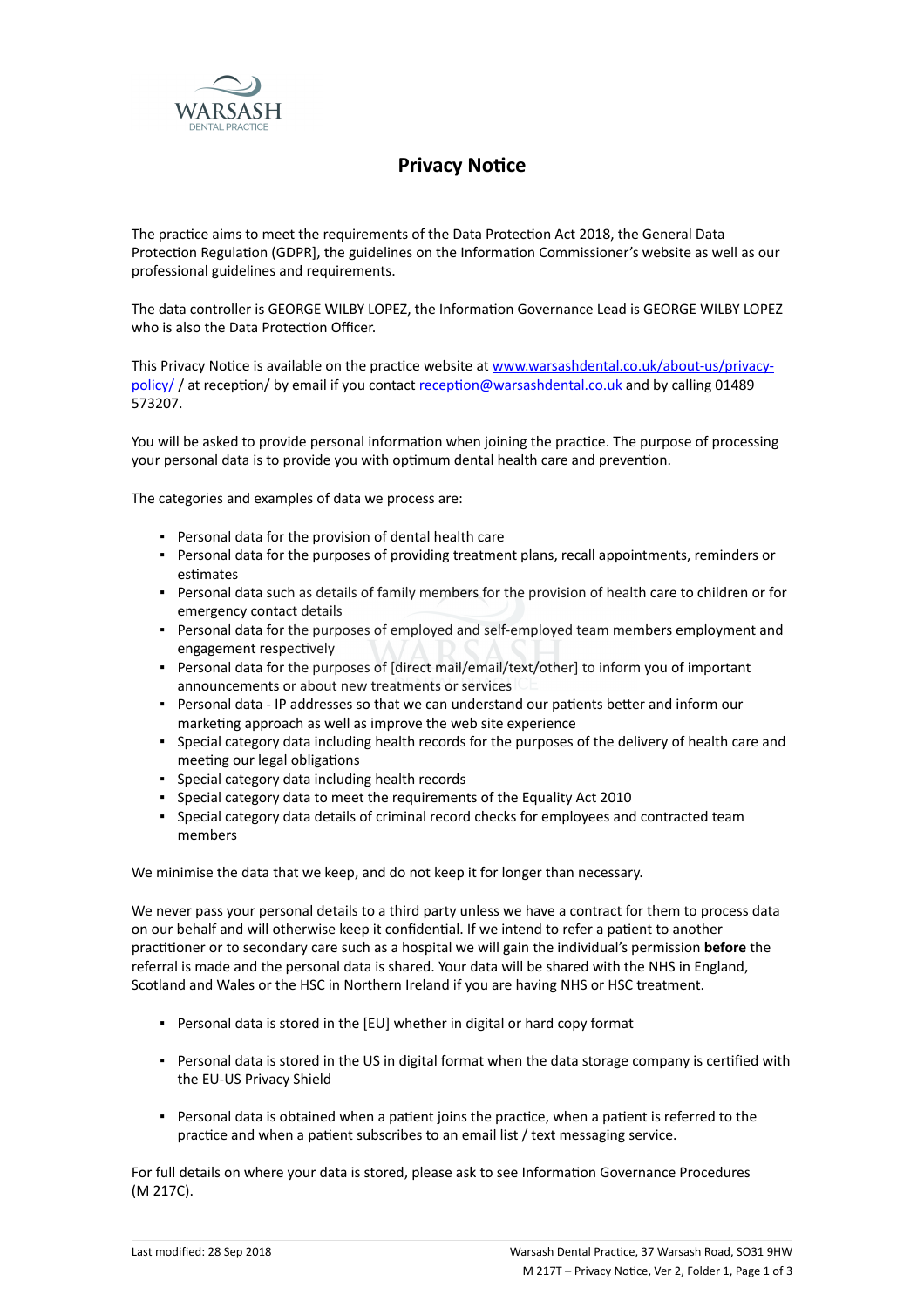

We have established the following lawful bases for processing your data:

Our lawful bases for processing personal data:

- The legitimate interests of the dental practice
- Processing is necessary for the performance of a contract with the data subject or to take steps to enter into a contract
- Consent of the data subject
- To comply with our legal obligation

Our lawful bases for processing special category data:

- Processing is necessary for health care purposes
- Processing necessary for identifying or keeping under review the existence or absence of equality of opportunity or treatment between groups of people with the view to enabling such equality to be promoted or maintained
- We obtain consent of the data subject to process criminal record checks

The reasons we process the data include:

- To maintain your contemporaneous clinical records
- To provide you with dental treatment, prevention and oral health advice
- To carry out financial transactions with you
- [To manage your NHS or HSC dental care treatment]
- To send your personal data to the General Dental Council or other authority as required by law
- To communicate with you as and when required including appointment reminders, treatment plans, estimates and other communications about your treatment or the practice
- To communicate with your next of kin in an emergency
- If a parent or carer to communicate with you about the person you parent or care for
- To refer you to other dentists or doctors and health professionals as required
- To obtain criminal record disclosures for team members
- For debt recovery
- To continually improve the care and service you receive from us

The personal data we process includes:

Your name, address, gender, date of birth, NHS number, medical history, dental history, family medical history, family contact details, marital status financial details for processing payment, your doctor's details and details of treatment at the practice. We may process more sensitive special category data including ethnicity, race, religion, or sexual orientation so that we can meet our obligations under the Equality Act 2010, or for example to modify treatment to suit your religion and to meet NHS or HSC obligations.

The retention period for special data in patient records is a minimum of 10 years and may be longer for complex records or to meet our legal requirements. The retention period for staff records is 6 years. The retention periods for other personal data is 2 years after it was last processed. Details of retention periods are available in the Record Retention (M 215) procedure available from the practice.

We obtain your personal details when you enquire about our care and service, when you join the practice, when you subscribe to our newsletter or register online, when you complete a registration or medical history form and when another practitioner refers you for treatment at our practice. Occasionally patients are referred to us from other official sources such as NHS clinics or hospitals.